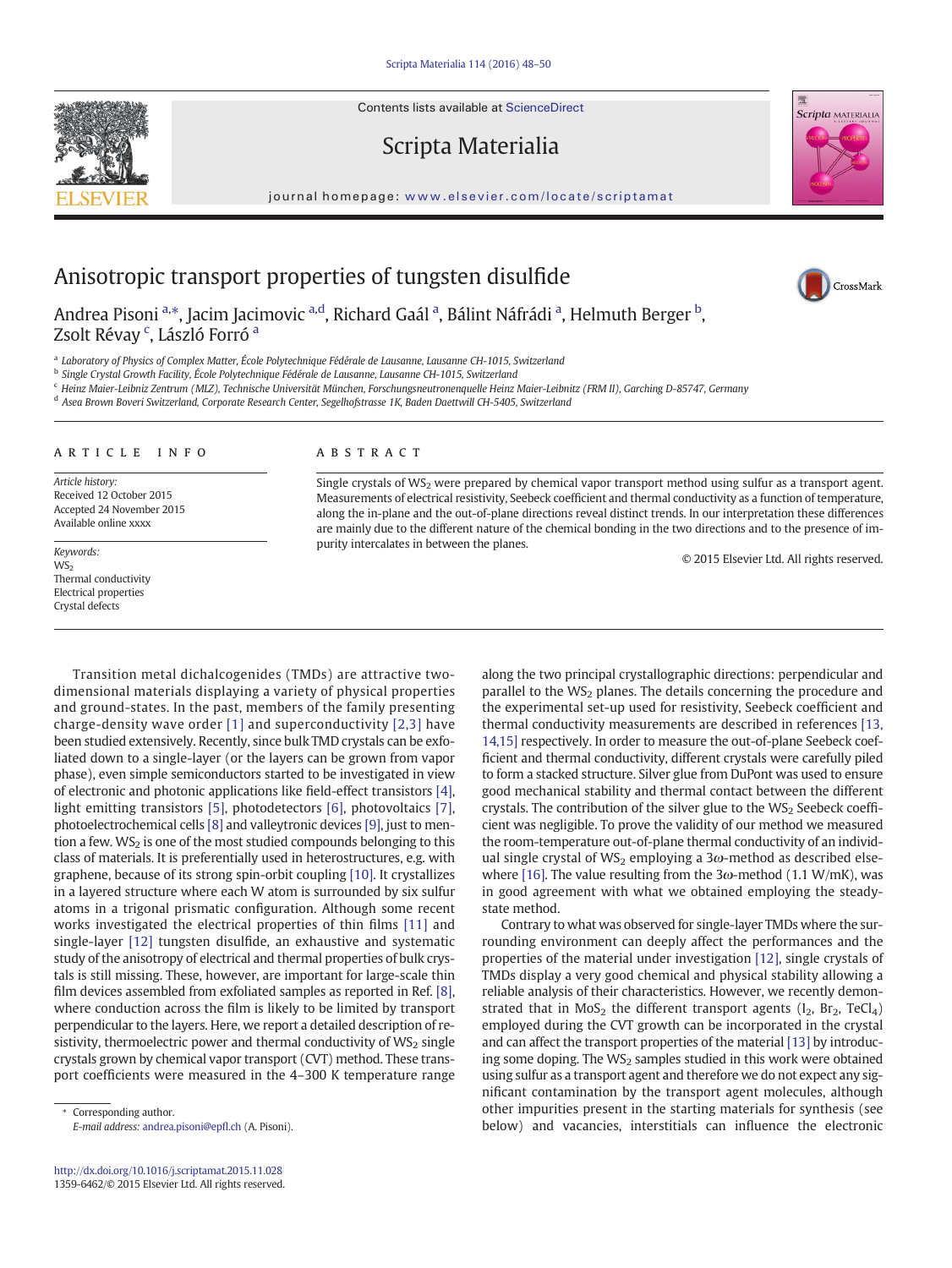properties. Stoichiometric amounts of tungsten wires and sulfur powder were encapsulated with the transport agent in a quartz ampoule. The sealed ampoule was placed in a two-zone furnace first at constant temperature (i.e. 900 °C) for the synthesis of  $WS_2$  powder. The single crystals were grown subsequently by CVT according to the conditions described in Ref. [\[17\]](#page-2-0). In order to check the quality of the crystals, we performed in-beam activation analysis (IBAA) [\[18\]](#page-2-0). The results, summarized in Table 1, indicate a  $WS_{1.868}$  stoichiometry with a relative error of approximately 10%, thus we conclude that the samples are close to the nominal composition. The minute amount of other elements is probably caused by impurities present in the starting materials. Small departure from the stoichiometry, and the impurities may cause doping of the crystals.

Electrical resistivity was measured along the WS<sub>2</sub> plane ( $\rho_{ab}$ ) and perpendicular to it  $(\rho_c)$ . The results are presented in Fig. 1. The value of  $\rho_{ab}$ (300 K) = 0.24  $\Omega$ m is in good agreement with that reported by other authors [\[19,20\].](#page-2-0) The electronic anisotropy is  $\rho_c/\rho_{ab} \sim 8$  at 300 K and it increases with lowering temperature similarly to what was observed in  $MoS<sub>2</sub>$  [\[13\]](#page-2-0). However, the resistivity anisotropy in our WS<sub>2</sub> samples is considerably smaller than in MoS<sub>2</sub>. Both  $\rho_{ab}$  and  $\rho_c$ follow a thermally activated temperature dependence of the form  $\rho_0$  exp ( $\Delta/k_BT$ ) (where  $k_B$  is the Boltzmann constant, and  $\rho_0$  a temperature independent factor).  $\Delta$  is not the 1.4 eV bandgap [\[17\]](#page-2-0) of WS<sub>2</sub> as already observed by spectroscopic techniques by other groups [\[19,](#page-2-0) [20\]](#page-2-0) but it corresponds to low lying impurity levels. The inset in Fig. 1 shows the Arrhenius plot for  $\rho_{ab}$  and  $\rho_c$ . The in-plane activation energy ( $\Delta_{ab}$  = 40 meV) is 6 times lower than the out-of-plane value  $(\Delta_c= 230 \text{ meV})$ . The higher activation for the interplane transport is a striking result and it seems to be general since a similar effect was observed for  $MoS<sub>2</sub>$  [\[13\].](#page-2-0) The simple model proposed in Ref. [\[13\]](#page-2-0) is the following. Because of the larger distance between W atoms along the c direction the overlap integral is more sensitive to perturbation such as intercalates in the Van der Waals gap. As a consequence, the electronic transport between the planes picks up a phonon-mediated hopping character with an additional activation energy with respect to in-plane transport. This results in a higher energy barrier for charge moving along the c-axis compared to charge moving in the ab plane. This significant difference between the measured  $\Delta_{ab}$  and  $\Delta_c$  in WS<sub>2</sub> is particularly interesting, it could be relevant in hetero-structures as well, and it should be properly addressed by suitable theoretical models.

Thermoelectric power or Seebeck coefficient (S) was also measured along the two crystallographic directions. A temperature gradient was applied across the sample while the voltage was measured in the same direction. Fig. 2 shows S measured along the  $WS_2$  plane  $(S_{ab})$  and perpendicular to it  $(S_c)$ . The measurement of S at very low temperature was precluded by the high sample resistance. The positive sign of both  $S_{ab}$  and  $S_c$  at room temperature suggest that mainly acceptor levels (hole-like carriers) contribute to the charge transport. This corroborates earlier reports [\[11,21\]](#page-2-0) for in-plane measurements. However the change of sign in  $S_{ab}$  around 200 K indicates the presence of both acceptor and donor levels within the  $WS_2$  bandgap. The high values of

------ -<br>Summary of the molar percentages (mol%) and their relative uncertainty (unc%) of elements found by neutron IBAA analysis in CVT grown WS<sub>2</sub> single crystals. The minute amount of external elements is probably caused by impurities present in the starting materials.

| Element       | mol%  | uncertainity% |
|---------------|-------|---------------|
| S             | 64.9  | 1.1           |
| W             | 34.7  | 3             |
| B             | 0.06  | 2.6           |
| <sub>C1</sub> | 0.08  | 4             |
| Cd            | 0.005 | 6             |
| In            | 0.009 | 3.2           |
| Na            | 0.28  | 3.2           |
|               |       |               |



Fig. 1. Temperature dependence of the in-plane (black curve) and out-of-plane (red curve) resistivities of  $WS_2$  single crystals. The inset shows the Arrhenius plot of the two resistivities. The difference in slopes is due to phonon-mediated charge transfer along the  $c$  directions that requires a higher activation energy than in the  $ab$  direction.

 $S_{ab}(300 \text{ K}) = 620 \text{ }\mu\text{V/K}$  and  $S_c(300 \text{ K}) = 112 \text{ }\mu\text{V/K}$  is characteristic of non-degenerate semiconductors but their temperature dependences significantly differ from the expected S∝1/T behavior [\[22\]](#page-2-0). We instead observe a nearly temperature-independent Seebeck coefficient down to 240 K that can be ascribed to polaronic charge carriers as explained for other materials such as TiO<sub>2</sub> [\[23\],](#page-2-0) MoS<sub>2</sub> [\[13\]](#page-2-0) and boron carbide [\[24\].](#page-2-0) In this scenario S has a high absolute value because of the energy involved in the polaron formation and it does not show any noticeable temperature dependence as long as the phonons involved in the polar-on formation are not frozen [\[25\]](#page-2-0). The anisotropy ratio  $S_{ab}/S_c \sim 6$  remains unchanged with lowering temperature.

The thermal conductivity  $(\kappa)$  of WS<sub>2</sub> was measured employing a steady-state method. In general the total thermal conductivity includes a phonon and an electronic contribution( $\kappa_e$ ). However, as expected from the low electrical conductivity of WS<sub>2</sub>, the electronic contribution to  $\kappa_e$  evaluated with the Wiedemann–Franz law is much less than 1 W/ mK. We can therefore consider the phonons as the major mediators of heat current in  $WS_2$  and one can neglect the electronic contribution in further discussions. The basal thermal conductivity ( $\kappa_{ab}$ ) is presented in [Fig. 3\(](#page-2-0)a). It increases from 124 W/mK at 300 K to 395 W/mK at 65 K where a broad maximum appears. The observed temperature dependence is typical of crystalline materials and it is due to Umklapp phonon scattering. However the absence of a  $\kappa_{ab} \propto T^3$  trend at low temperature and the relatively small increase of  $\kappa_{ab}$  with cooling indicate the presence of disorder in the bulk structure. The thermal conductivity component measured parallel to the c-axis ( $\kappa_c$ ) ([Fig. 3](#page-2-0)(b)) displays a room-temperature value of 1.7 W/mK that is comparable to the



Fig. 2. Thermoelectric power as function of temperature measured parallel to the  $\mathsf{WS}_2$ planes (black curve) and perpendicular to them (red curve). Hole-like carriers prevail at high temperatures in both directions.